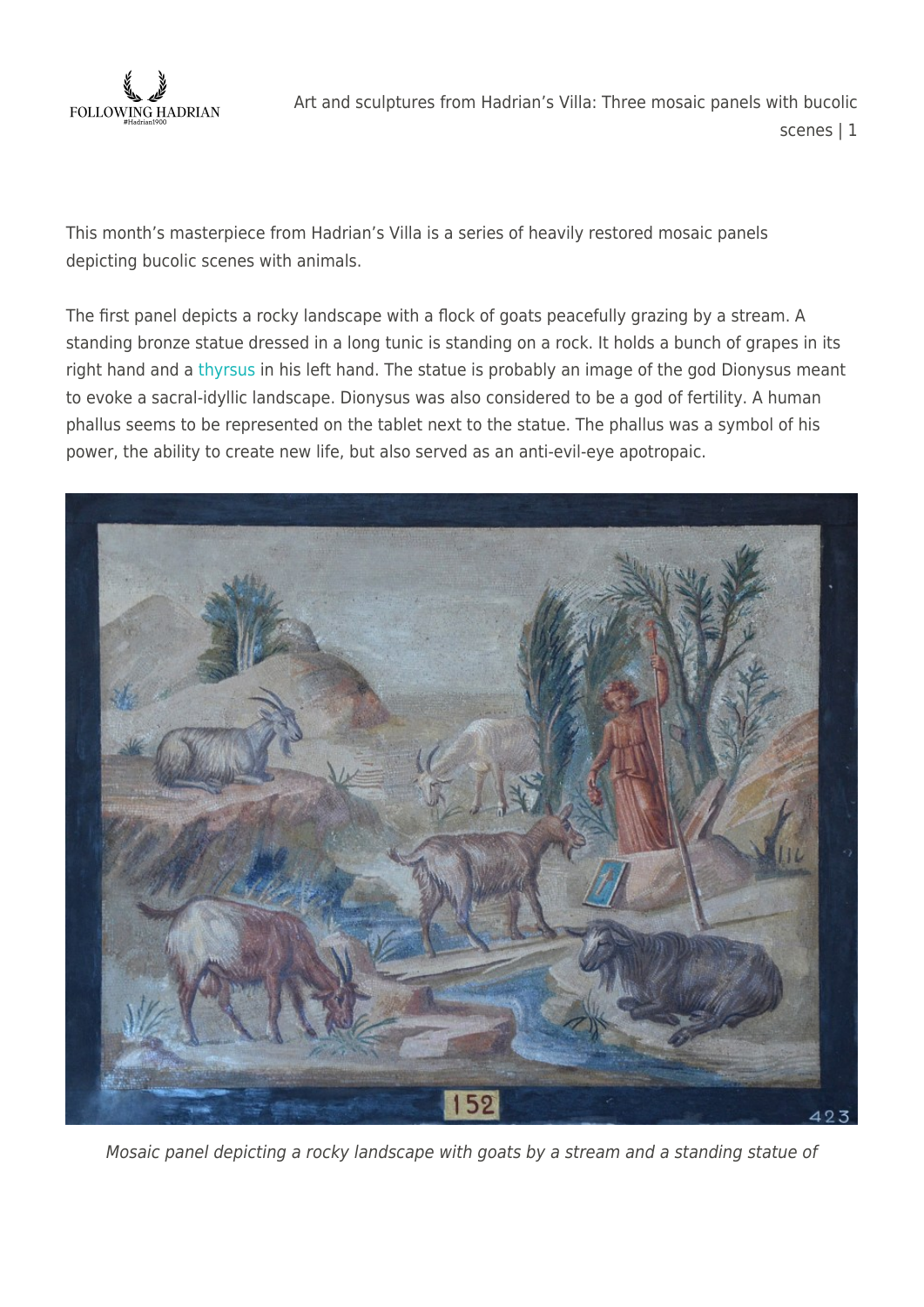

## Dionysus.

The second mosaic panel is very similar. It depicts a group of five goats by a stream, but the figure of the god is seated in a rustic sanctuary.



Mosaic panel depicting a rocky landscape with goats by a stream and a seated statue of Dionysus.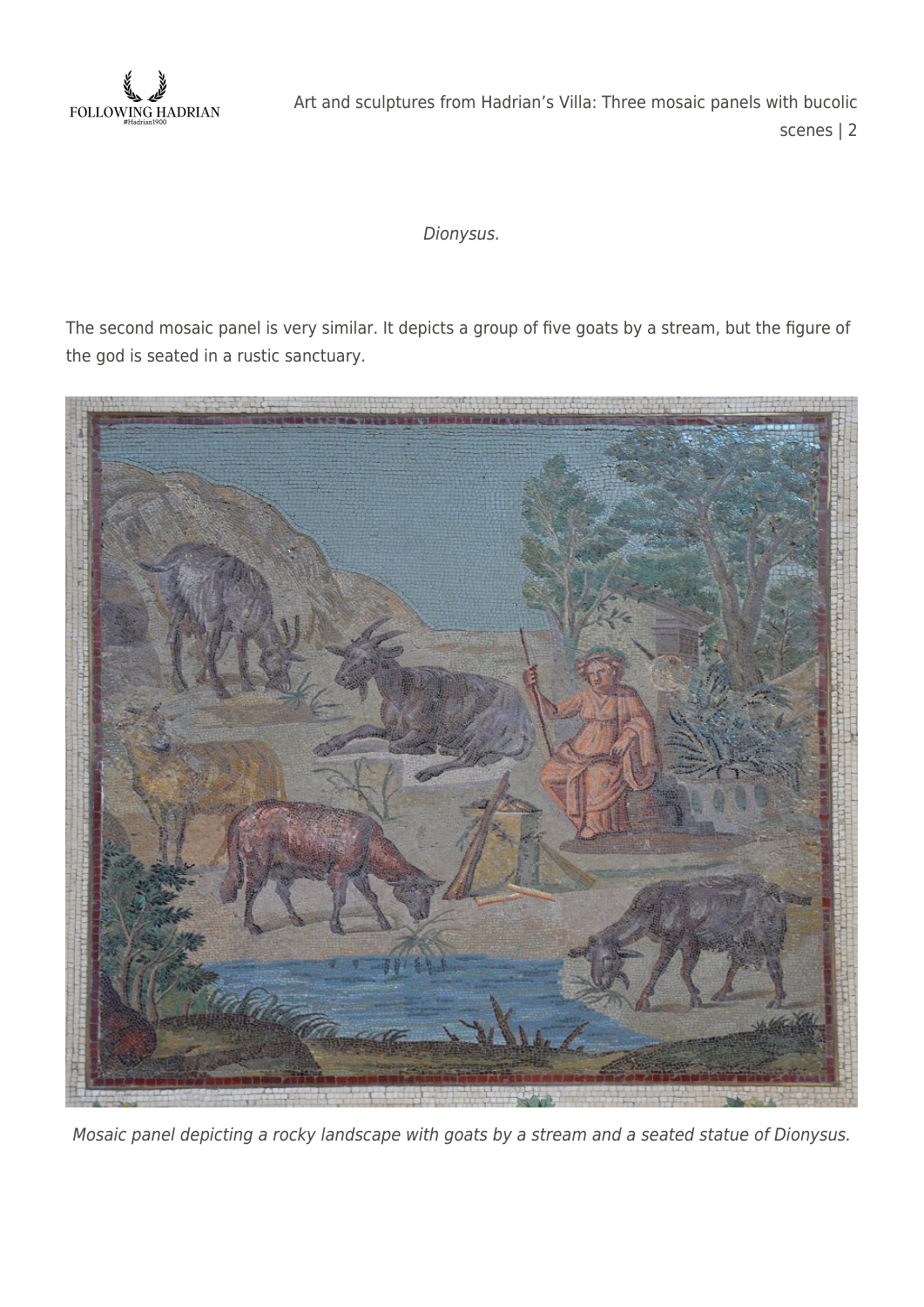

The third panel features a lion attacking a wild bull while another bull looks on with fear.



Mosaic depicting a rocky landscape with a lion attacking bull.

These panels formed part of the floor decoration of a building in the Imperial Palace complex known today as the Sala a Tre Navate (Hall with Three Aisles). It belongs to the second phase of construction (AD 125 – 134) of the Villa. The building consisted of a vestibule that led to a triclinium with two rows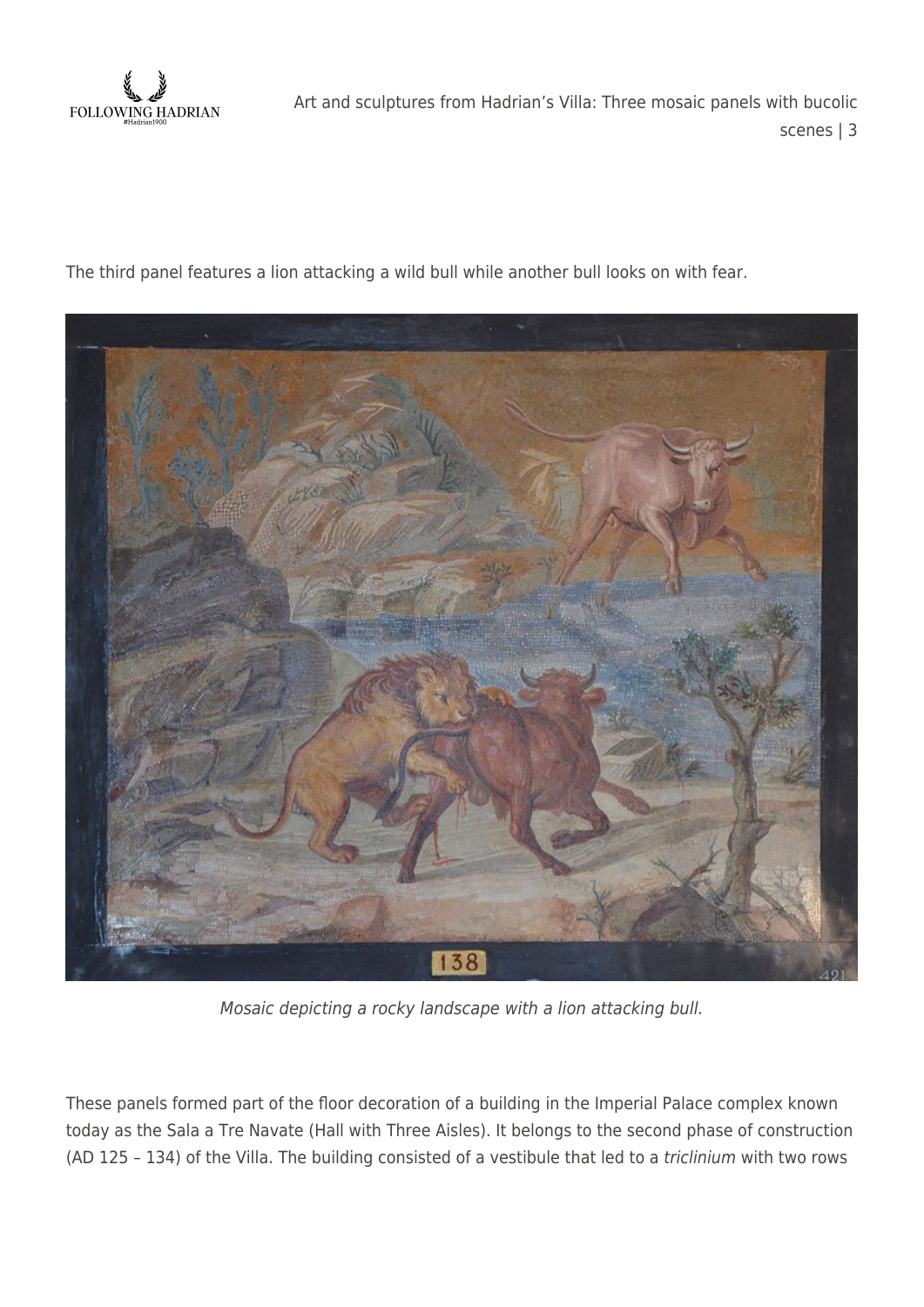

of columns and a small rectangular niche. This type of room was called "[oecus corinthius](https://de.pinterest.com/pin/493214596667143163/)" by Vitruvius. It was a kind of colonnade with a vaulted ceiling in the central part and a smooth ceiling over the external ambulatory.



Sala a Tre Navate (Hall of Three Aisles), Imperial Palace complex.

The vestibule contained the extraordinary emblema depicting a pair of centaurs being attacked by wild cats (see full post [here](https://followinghadrian.com/2014/01/20/art-and-scuptures-from-hadrians-villa-mosaic-pair-of-centaurs-fighting-wild-cats/)).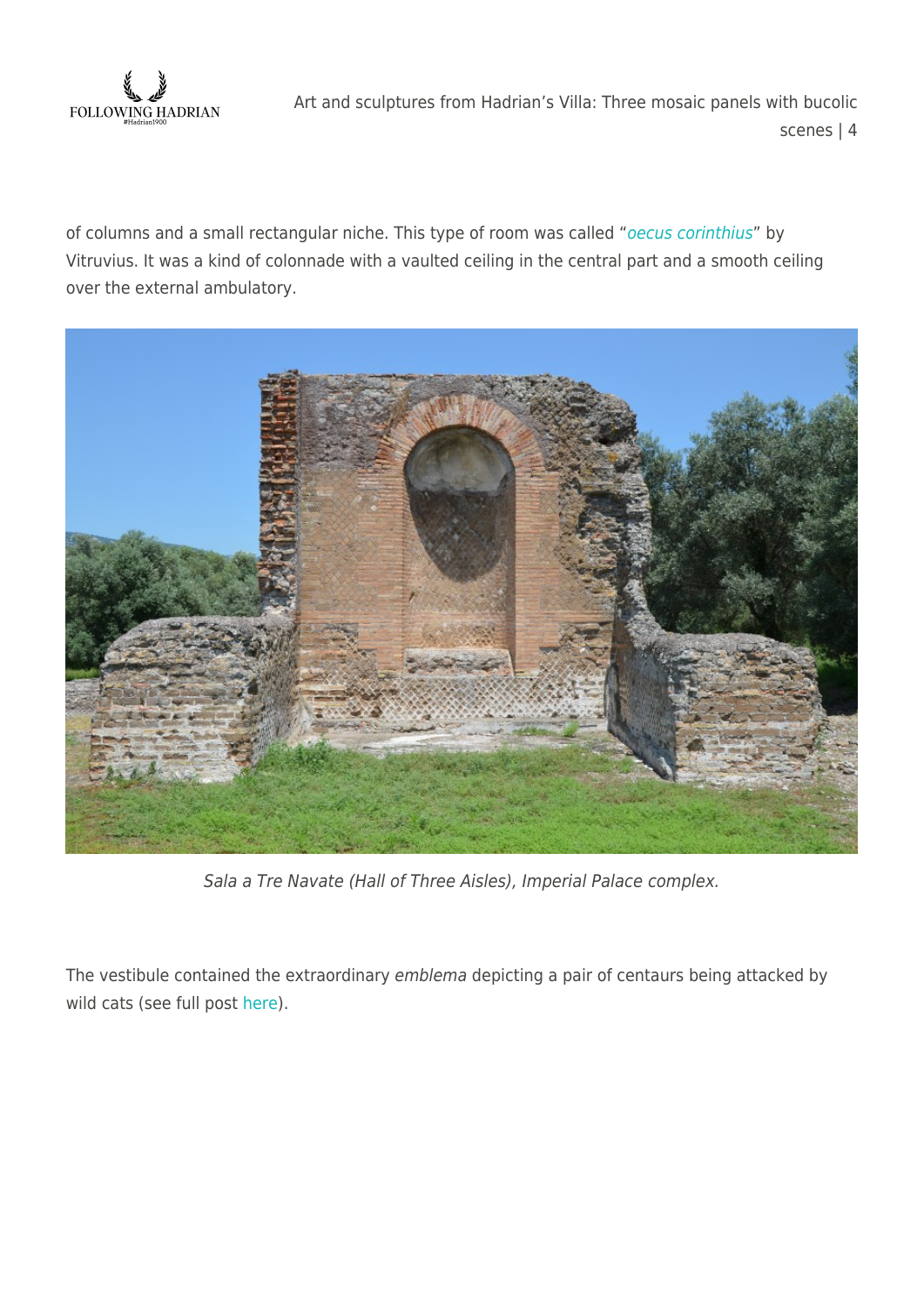FOLLOWING HADRIAN



Pair of Centaurs Fighting Wild Cats Mosaic from Hadrian's Villa, c. AD 130.

Today, the three mosaic panels with bucolic scenes are on public display in the Vatican Museums in Rome, in the rooms [Gabinetto delle Maschere](http://www.museivaticani.va/3_EN/pages/MPC/MPC_Sala05.html) (Cabinet of Masks) and [Sala degni Animali](http://www.museivaticani.va/3_EN/pages/MPC/MPC_Sala05.html) (Halls of the Animals). The Centaur mosaic is in the Altes Museum in Berlin.

Sources:

- Greek and Roman Mosaics by Umberto Pappalardo (2012, Abbeville Press)
- Hadrian's Villa Guide by Adembri Benedetta (2004, Electa)

Share this:

- [Click to share on Facebook \(Opens in new window\)](https://followinghadrian.com/2016/08/28/art-and-sculptures-from-hadrians-villa-three-mosaic-panels-with-bucolic-scenes/?share=facebook)
- [Click to share on Twitter \(Opens in new window\)](https://followinghadrian.com/2016/08/28/art-and-sculptures-from-hadrians-villa-three-mosaic-panels-with-bucolic-scenes/?share=twitter)